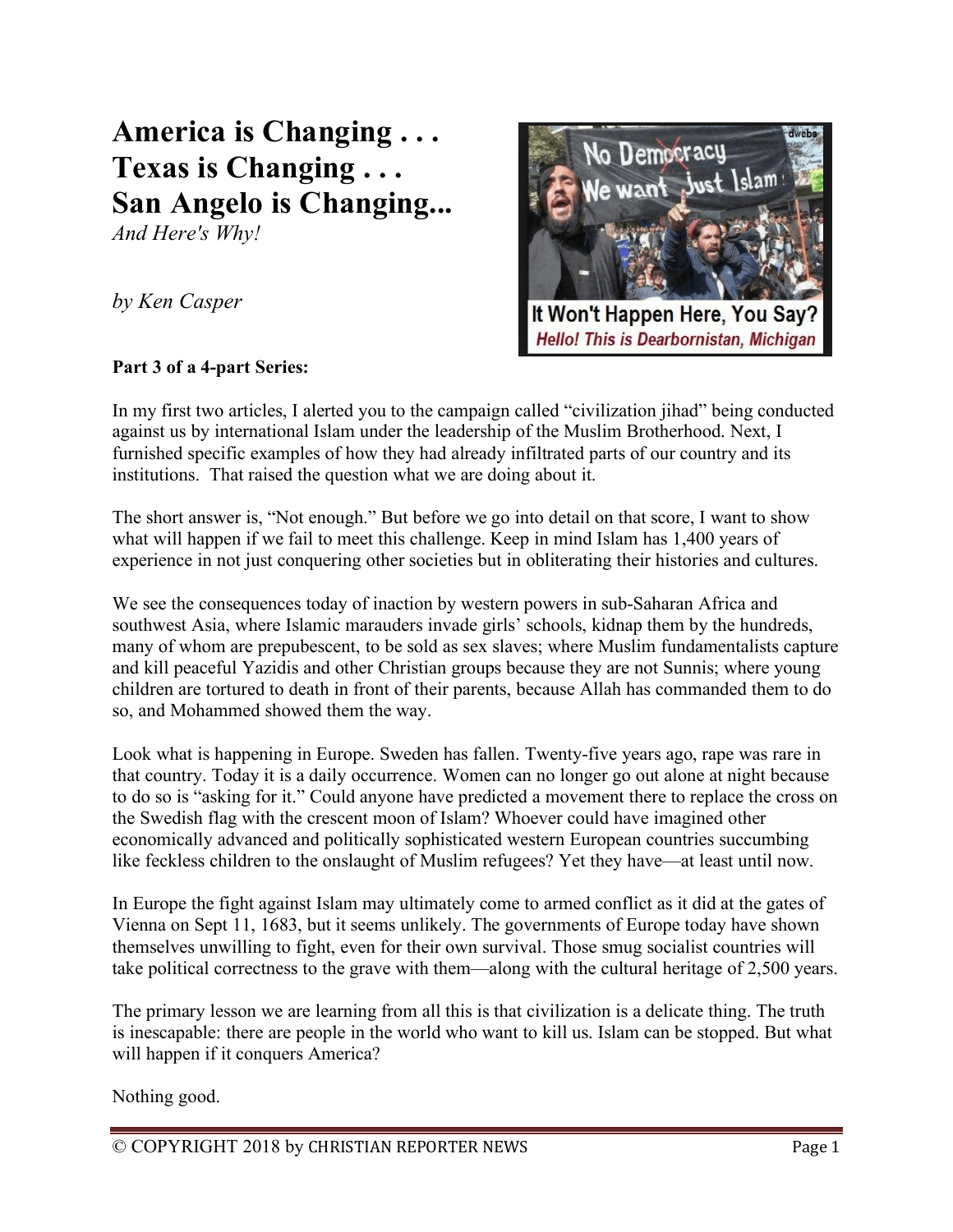The U.S. Constitution, one of the greatest documents written by man, will be abandoned and replaced by a 7<sup>th</sup> century Islamic theocracy. Sharia will become the supreme law of the land. Good-bye due process. Farewell Bill of Rights. Speaking of rights, women will have none. They will be uneducated, forced to undergo genital mutilation, wear the burqa in public. A woman will have to endure her husband's beatings whenever he feels like "disciplining" her—with or without cause. She won't have to worry about him raping her, however. Under Sharia a man cannot rape his wife because he has the absolute right to the use of her body. If hurting her adds to his pleasure, she is obliged to endure it. If another man should rape her, however, she will be stoned to death for having intercourse with a man who is not her husband.

There won't be any protection from cruel and unusual punishment, because under Sharia no punishment is considered cruel or unusual. Thieves have a hand chopped off for the first offense, a foot amputated for the second. Homosexuals can be stoned, crucified, hurled from the roof of a tall building or put in cages and burned to death. The same fate can be meted out to apostates, those who leave the Islamic faith or appear to. Children can be beaten or scourged if they ask for food during the day in the "holy" month of Ramadan.

If we don't wake up, if we don't fight back, if we fall, the country we know as the United States will culturally resemble Saudi Arabia, where you do as you're told—or suffer the consequences. See the paragraph above.

Today Saudi Arabia enjoys a high standard of living because of oil money. Before the discovery and exploitation of the black gold by Americans in the 20<sup>th</sup> century, however, the country hadn't changed much since Mohammed drove camel caravans across the desert. Take away the oil revenue and within a generation Saudi Arabia will be back to camels and sand dunes. They produce nothing. Should the rest of Europe and America fall to the jihadis, our economy will collapse, our exports will likewise drop dramatically, and our standard of living could easily plummet to early 19th century standards.

Consider these facts:

Economically: The entire world will change. The prosperity that comes with America's evergrowing economy will disappear. Here is just a small sample of the changes we can expect.

- The pork industry will be shut down. That means more than no ham or bacon with your eggs. It is a trillion-dollar industry that employees tens of thousands of people. In addition to food, pigs provide products like leather, lubricants, medical ingredients and a myriad of other goods we probably aren't even aware of.
- Also disappearing from the marketplace will be beer, wine and hard liquor.
- Cosmetics and women's fashions will see a sharp decline.
- The entertainment industry will narrow to almost nothing. Classic and classical music will virtually disappear because of its religious underpinnings on the one hand and its "secular obscenity" on the other.
- If you are a dog-lover, kiss your pooch goodbye. Mohammed must have been bitten by a dog at some time, because he hated them. You won't be allowed to keep yours.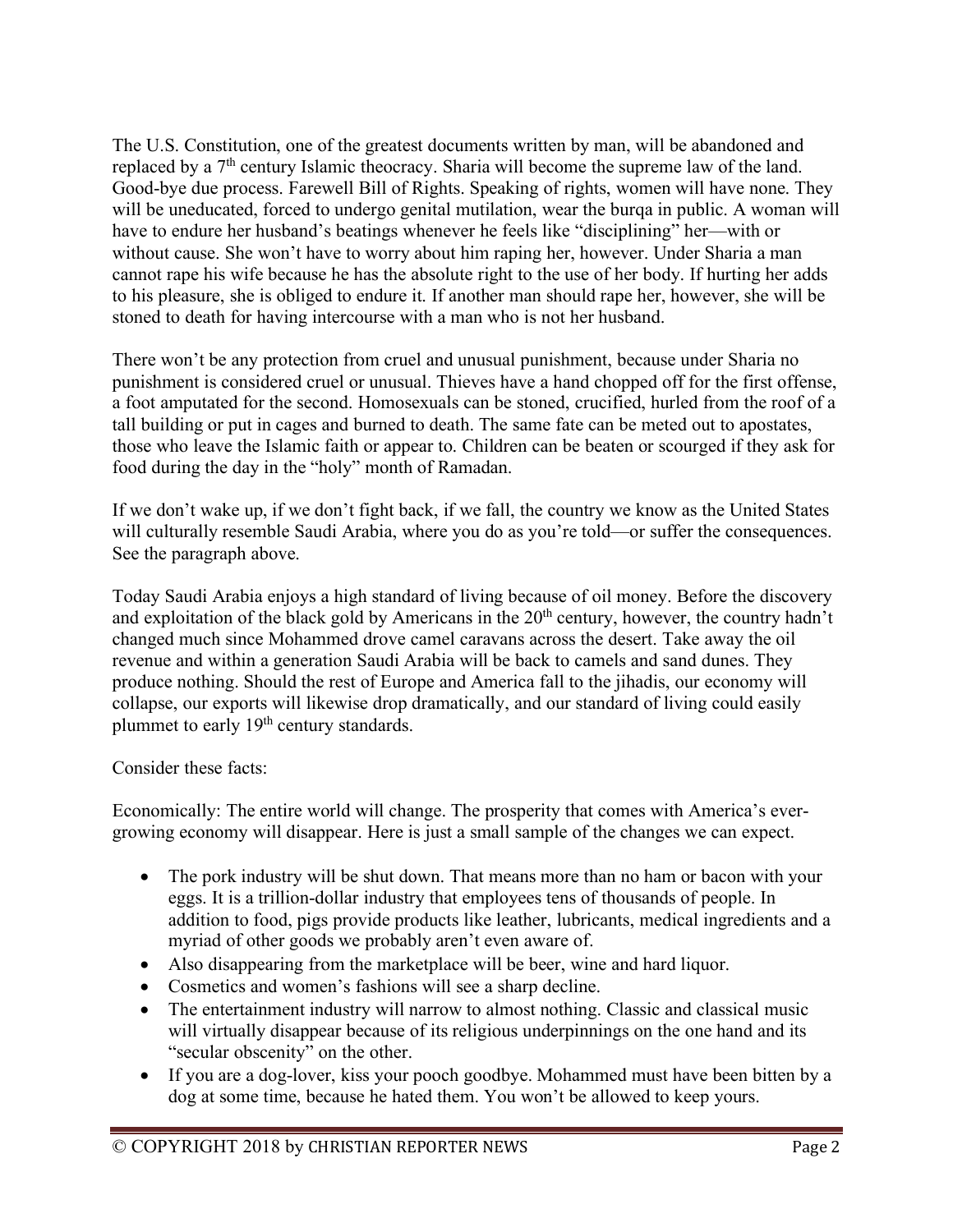Socially: Things will change dramatically.

- Marriages will be arranged by fathers and older brothers, very often to child brides. Don't forget, Mohammed, the perfect man, married Aisha, when she was 6-year-old and consummated the marriage when she was 9!
- Polygamy will be in. A Muslim man can have four wives and any number of sex slaves.
- Speaking of slavery, the 600,000 men who gave their lives in our civil war to end the "peculiar institution" will have died for naught, if Islam triumphs. Slavery is not just condoned in Islam, it is offered as a reward for engaging in the struggle, jihad, against the unbelievers.
- Christians may be allowed to avoid death or slavery by paying the jizya, a special tax levied on "people of the book" (Christians, Jews and Zoroastrians) in exchange for *dhimmi* status [second class humiliation] in the caliphate.

All this brings us back to the original question, "What can we do about encroaching Islam?" Here are just a few thoughts:

At the federal level—

• Name the enemy: The federal government must clearly and decisively admit we are under attack by one specific group of people. They're not Irish Catholics, Orthodox Serbians, German Lutherans or French atheists. They're Muslims from a variety of countries. The PC crowd would say not all Muslims are violent or terrorists. That may be true, but how do we tell the difference between a peaceful Muslim and his violent coreligionist when in their most sacred book, the Koran, Allah orders them to "Slay the unbeliever wherever you find him"?

Did you notice for 8 years the federal government never blamed Islam for a single terrorist attack? The words Islamic extremist, radical Islam and Muslim terrorist were banned from the lips of administration officials. Instead, we had lone wolves, workplace violence and other stupid euphemisms. Were you fooled by them? I doubt anybody else was either. But even now, with a new sheriff in town, the establishment has been quick to deny the Las Vegas "incident" was in any way associated with Islamic terrorism. Make no mistake, it was. A little research by the lame and lazy media would have brought out the fact that settling debts before engaging in violent jihad is necessary to enter paradise.

- Educate law enforcement: Return the training materials to courses for law enforcement that were purged by the Obama administration. That means cutting the PC crap. We have *truth in lending* for the banking industry. We need *truth in defending* in the Department of Justice and every other department and agency of the federal government.
- Employ positive defenses: Profile middle-easterners and Muslims coming into the country. The Israelis have been very good at this. They do it quickly and efficiently. We can learn a good deal from them. They've offered the training. Let's take advantage of it. It will also strengthen our ties with the only real democracy and our staunchest ally in the Middle East.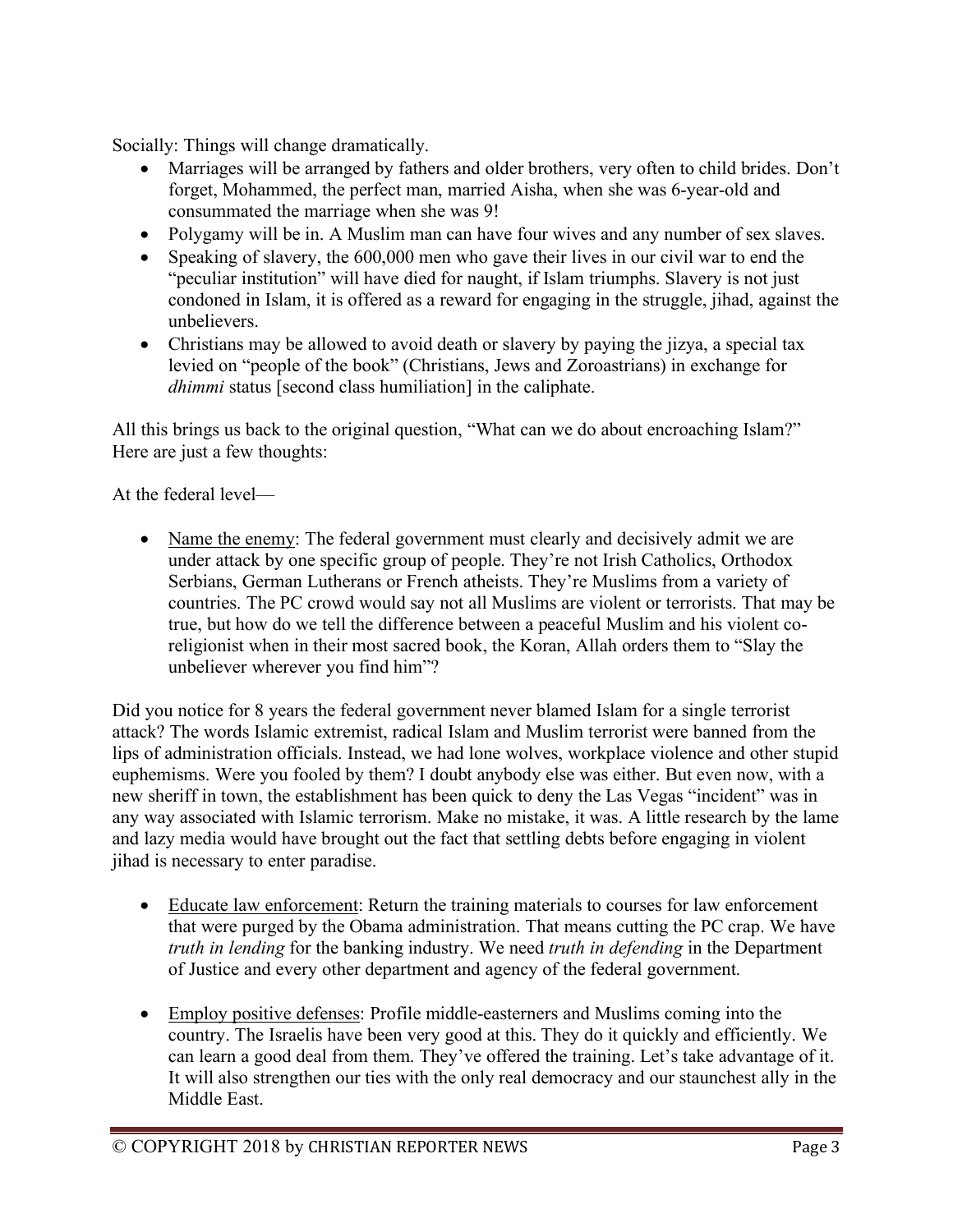• Mosques: Recognize mosques are not simply houses of worship but military headquarters and armories. We used to monitor them before the Obama administration took over. Return to monitoring them.

-- Expel all advisors/consultants on Islam who are or have been members or associated with organizations on the list of unindicted co-conspirators in the trial of the Holy Land Foundation.

- Examine the tax exempt status, if any, of organizations on the unindicted co-conspirator list.
- Provide training to local law enforcement.
- Take legal actions: multiple violations of the Constitution and federal law by Muslim organizations were well documented in the 2008 Holy Land Foundation trial. It is time to follow up on those findings.

-- Separate in law religious Islam from political Islam. The *Reliance of the Traveler* would be a good discriminator.

-- Clean house. No one has a right to a government job, anyone not in sync with the new policy should be terminated.

-- Pursue legal action against the unindicted co-conspirators in the Holy Land Foundation trial. That includes CAIR, ISNA

-- Pass American Law for American Courts

-- Impeach judges who use Sharia law in court

At the local level:

- When Muslims request special consideration, e.g., zoning, foot baths, time out for prayers in schools, etc., ask, "Would we do the same for a Catholic, a Mormon or a Baptist?" If the answer is yes, grant it to all of them. If the answer ids no, deny it. The Supreme Court took the Bible out of the classroom. The Koran has no place there either.
- If a mosque is being built and is being granted tax exempt status as a house of worship, question building specification that don't fall in line with a church or synagogue.

On the individual level:

There is much each of us can do to protect ourselves, our families and our communities. It starts with getting educated about the nature of the enemy. That's where we'll start next time.